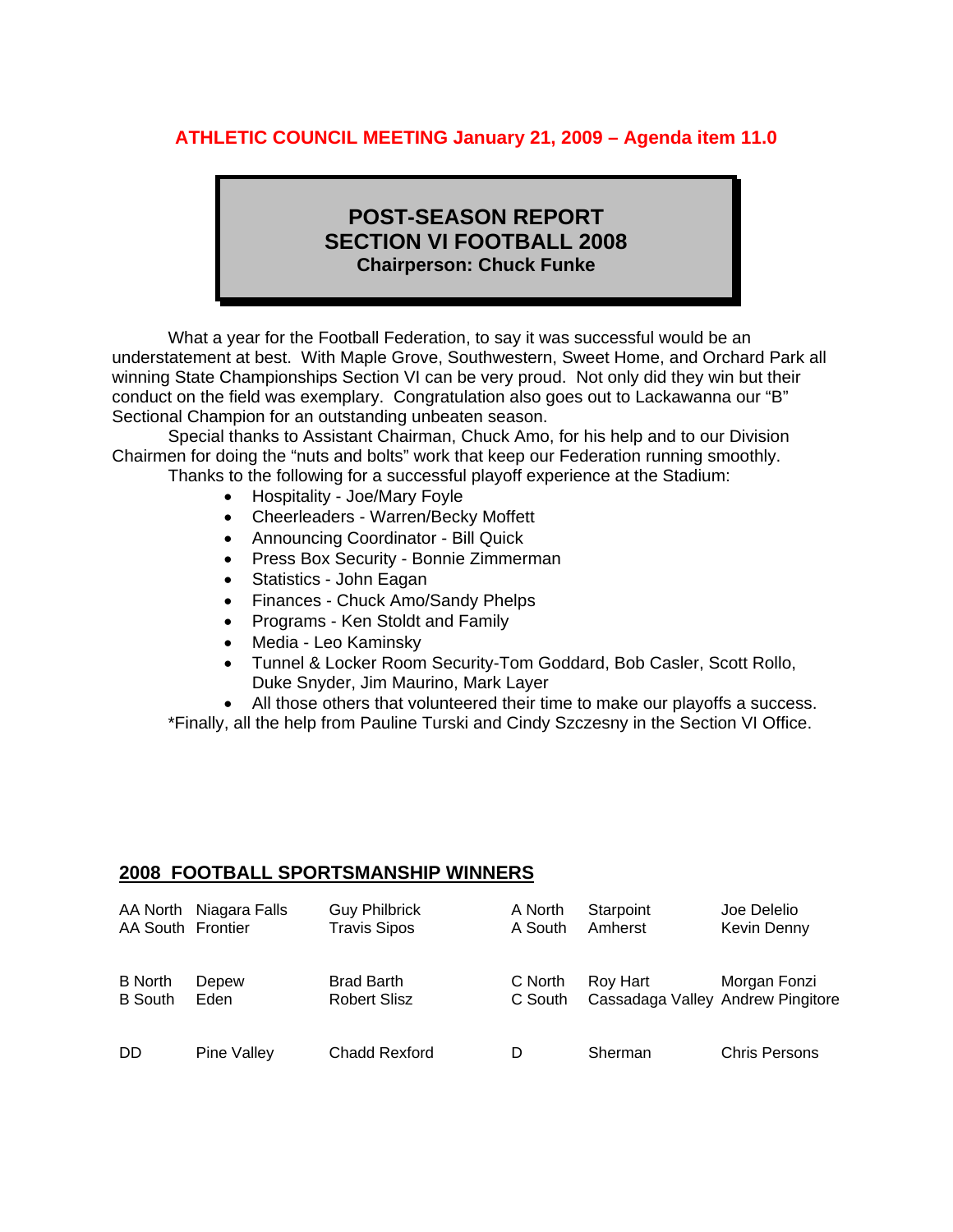### **PLAYOFFS 2008**

| <u>AA</u><br><b>AA Quarterfinals:</b> | N. Tonawanda<br><b>Orchard Park</b><br>Kenmore West<br>Lancaster                | 37<br>70<br>27<br>42 | Clarence<br>Niagara Wheatfield<br>Jamestown<br>Lockport           | 0<br>13<br>0<br>0              |
|---------------------------------------|---------------------------------------------------------------------------------|----------------------|-------------------------------------------------------------------|--------------------------------|
| <b>AA Semi-Finals:</b>                | N. Tonawanda<br><b>Orchard Park</b>                                             | 38<br>28             | Lancaster<br>Kenmore West                                         | 28<br>13                       |
| <b>AA Finals:</b>                     | <b>Orchard Park</b>                                                             | 28                   | N. Tonawanda                                                      | 13                             |
| <b>A Quarter Finals:</b>              | <b>Sweet Home</b><br><b>Grand Island</b><br><b>West Seneca East</b><br>Iroquois | 25<br>22<br>26<br>42 | Amherst<br>Cheektowaga<br><b>Williamsville South</b><br>Starpoint | 0<br>6<br>20<br>41             |
| A Semi-Finals:                        | <b>Sweet Home</b><br><b>Grand Island</b>                                        | 46<br>23             | <b>West Seneca East</b><br>Iroquois                               | 0<br>26                        |
| A Finals:                             | <b>Sweet Home</b>                                                               | 39                   | Iroquois                                                          | 19                             |
| <u>B</u><br><b>B Quarter Finals:</b>  | Alden<br>Depew<br>Lackawanna<br>Fredonia                                        | 14<br>20<br>35<br>40 | Springville<br>East Aurora<br>Albion<br>Maryvale                  | 0<br>7<br>8<br>14              |
| <b>B Semi-Finals:</b>                 | Lackawanna<br>Alden                                                             | 30<br>7              | Depew<br>Fredonia                                                 | 8<br>30                        |
| <b>B</b> Finals:                      | Lackawanna                                                                      | 28                   | Fredonia                                                          | 10                             |
| C Quarter-Finals:                     | Southwestern<br><b>Silver Creek</b><br><b>Cleveland Hill</b><br>All/Limestone   | 43<br>34<br>12<br>12 | <b>JFK</b><br>Gowanda<br>Salamanca<br>Akron                       | 8<br>13<br>0<br>$\overline{7}$ |
| C Semi-Finals:                        | Southwestern<br><b>Cleveland Hill</b>                                           | 28<br>14             | All/Limestone<br><b>Silver Creek</b>                              | 13<br>21                       |
| <b>C</b> Finals:                      | Southwestern                                                                    | 21                   | <b>Silver Creek</b>                                               | 0                              |
| <u>D</u><br><b>D Quarter Finals</b>   | Maple Grove<br>Portville<br>Randolph<br>Clymer                                  | 70<br>32<br>50<br>20 | <b>Brocton</b><br>Panama<br>Forestville<br>Frewsburg              | 0<br>3<br>$\overline{7}$<br>13 |
| D Semi-Finals:                        | Maple Grove<br>Portville                                                        | 49<br>0              | Randolph<br>Clymer                                                | 14<br>21                       |
| D Finals:                             | Maple Grove                                                                     | 48                   | Clymer                                                            | 13                             |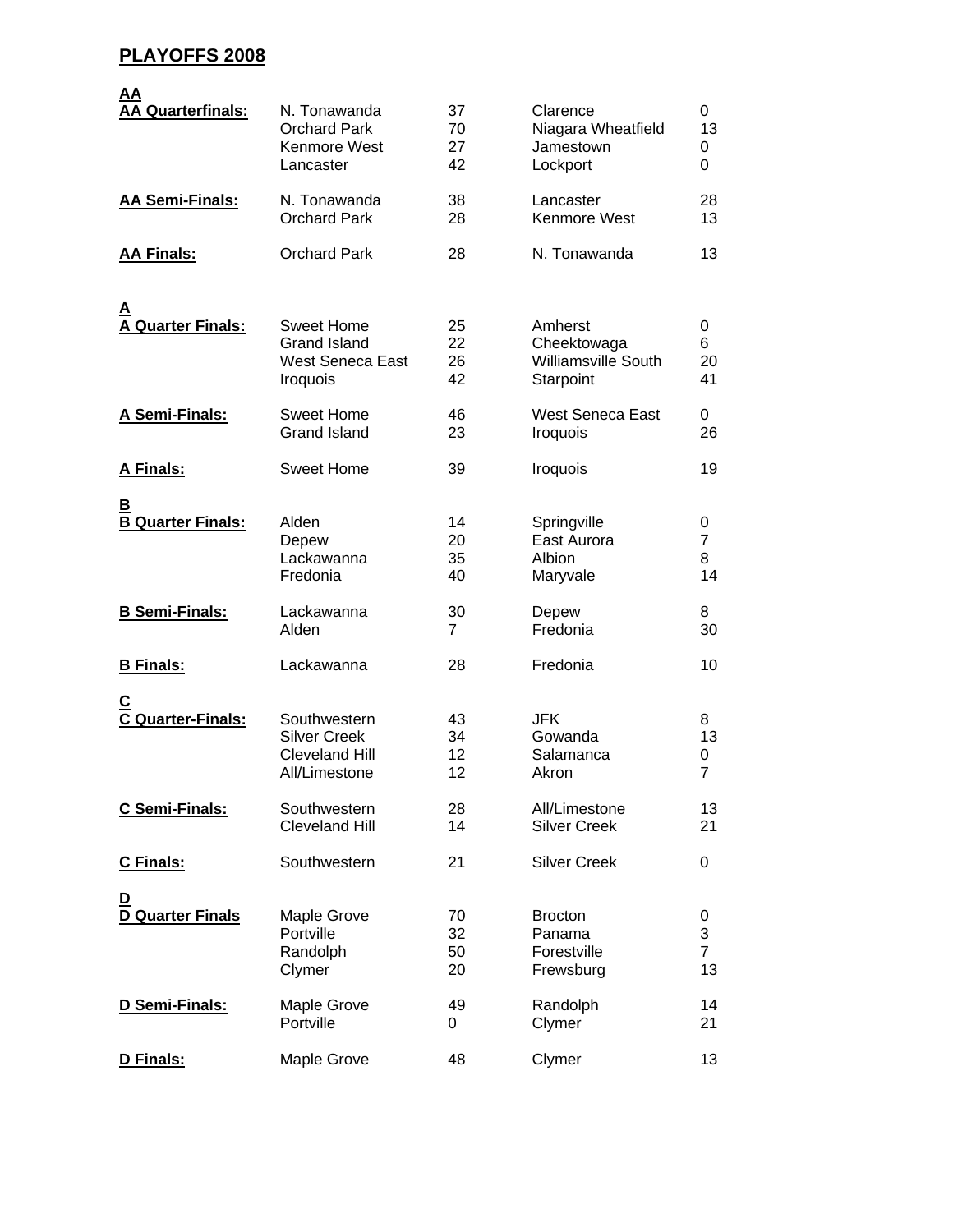| <b>REGIONALS:</b>           |                            |          |                            |                |
|-----------------------------|----------------------------|----------|----------------------------|----------------|
| AA                          | <b>Orchard Park</b>        | 34       | Gates-Chili                | 12             |
| Α                           | <b>Sweet Home</b>          | 23       | Aquinas                    | 6              |
| B                           | Lackawanna                 | 12       | <b>Bath</b>                | 28             |
| C                           | Southwestern               | 38       | LeRoy                      | 35             |
| D                           | Maple Grove                | 57       | Dundee                     | 12             |
| <b>WESTERN SEMI-FINALS:</b> |                            |          |                            |                |
| "D"                         | Maple Grove                | 49       | Walton                     | 14             |
| "C"                         | Southwestern               | 20       | <b>Elmira Notre Dame</b>   | 6              |
| "A"                         | <b>Sweet Home</b>          | 48       | <b>Corning West</b>        | 8              |
| "AA"                        | <b>Orchard Park</b>        | 37       | Binghamton                 | 21             |
| <b>FINALS:</b>              |                            |          |                            |                |
| "D"                         | <b>Maple Grove</b>         | 55       | Moriah                     | 7              |
| "C"                         | Southwestern               | 35       | Croton-Harmon              | $\overline{7}$ |
| "A"                         | <b>Sweet Home</b>          | 35       | <b>Burnt Hills</b>         | 28             |
| "AA"                        | <b>Orchard Park</b>        | 21       | Monroe-Woodbury            | 17             |
|                             |                            |          |                            |                |
| <b>BOWL GAMES 2008</b>      |                            |          |                            |                |
| <b>AA Semi-Finals:</b>      | Niagara Wheatfield         | 18       | Jamestown                  | 13             |
|                             | Clarence                   | 39       | Lockport                   | 13             |
| <b>AA Finals:</b>           | Clarence                   | 42       | Niagara Wheatfield         | 20             |
|                             |                            |          |                            |                |
|                             | <b>Williamsville South</b> |          |                            |                |
| A Semi-Finals:              | Starpoint                  | 19<br>35 | Amherst<br>Cheektowaga     | 0<br>28        |
|                             |                            |          |                            |                |
| A Finals:                   | Starpoint                  | 25       | <b>Williamsville South</b> | 28             |
|                             |                            |          |                            |                |
| <b>B Semi-Finals:</b>       | East Aurora                | 27       | Albion                     | 13             |
|                             | Maryvale                   | 49       | Springville                | 20             |
|                             |                            |          |                            |                |
| <b>B</b> Finals:            | Maryvale                   | 27       | East Aurora                | 31             |
|                             |                            |          |                            |                |
| C Semi-Finals:              | Gowanda                    | 27       | Salamanca                  | 18             |
|                             | Akron                      | 14       | <b>JFK</b>                 | 0              |
| C Finals:                   | Gowanda                    | 21       | Akron                      | 20             |
|                             |                            |          |                            |                |
|                             |                            |          |                            |                |
| DD Semi-Finals:             | Catt./L. Valley            | 35       | Chaut. Lake                | 7              |
|                             | Frewsburg                  | 33       | Pine Valley                | 8              |
| <b>DD Finals:</b>           | Catt./L. Valley            | 20       | Frewsburg                  | 6              |
|                             |                            |          |                            |                |
| D Semi-Finals:              | Panama                     | 21       | <b>Brocton</b>             | 41             |
|                             | Forestville                | 41       | <b>West Valley</b>         | 18             |
|                             |                            |          |                            |                |
| D Finals:                   | Forestville                | 20       | <b>Brocton</b>             | 18             |